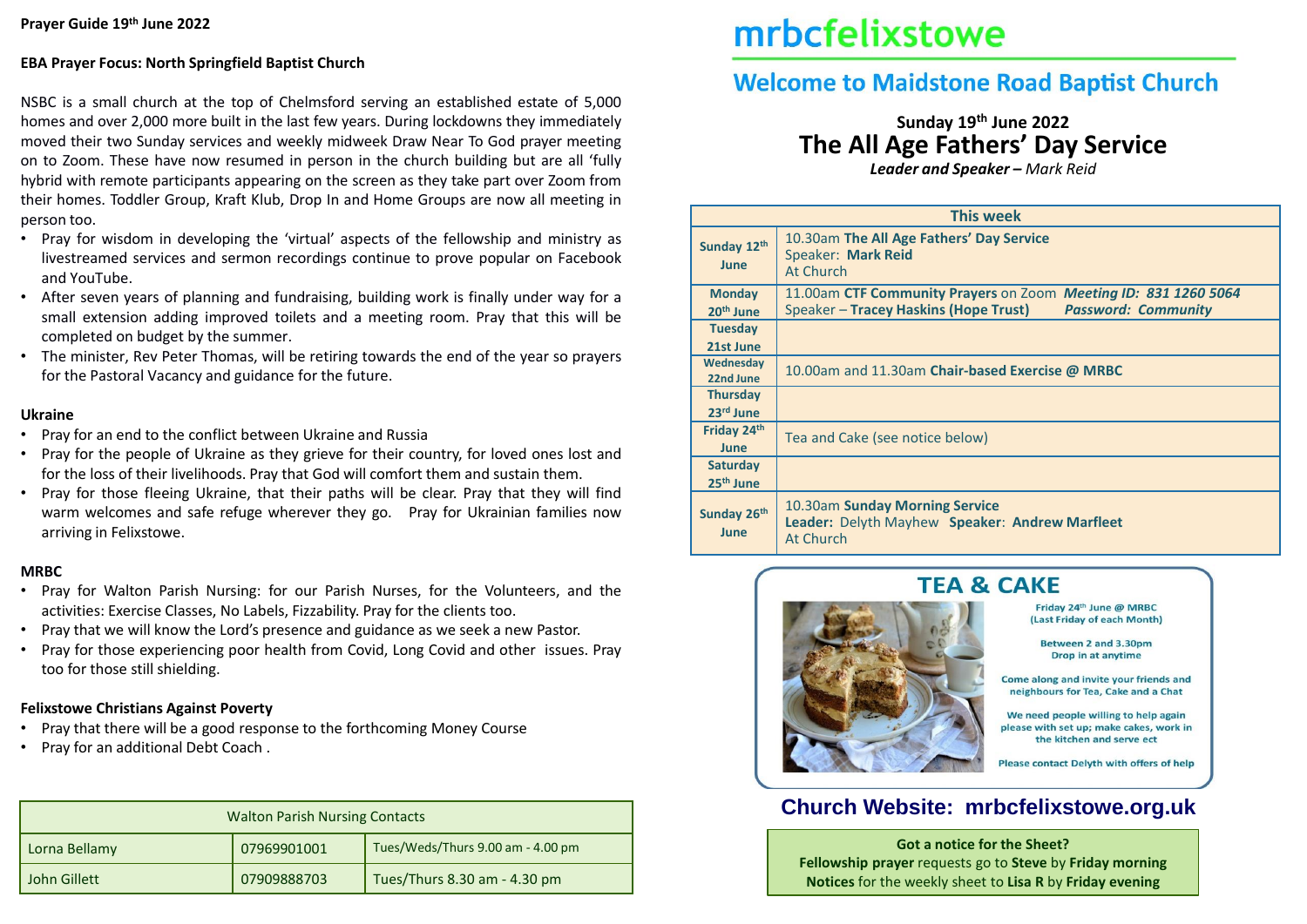| <b>UPCOMNG EVENTS</b>                                                                                                                                                                                                                   | <b>Small Groups</b><br><b>REGULAR STUFF</b>                                                                                                                                                                                                                                                                                                                                                                                                                                                                                                                                                                                                                                                                                   |                                         |                                                                                                                                                                                                                                                                                                                                                       |                                                                                                                                                                                                                                                                                                                                              |             |                                                                                                            |  |  |
|-----------------------------------------------------------------------------------------------------------------------------------------------------------------------------------------------------------------------------------------|-------------------------------------------------------------------------------------------------------------------------------------------------------------------------------------------------------------------------------------------------------------------------------------------------------------------------------------------------------------------------------------------------------------------------------------------------------------------------------------------------------------------------------------------------------------------------------------------------------------------------------------------------------------------------------------------------------------------------------|-----------------------------------------|-------------------------------------------------------------------------------------------------------------------------------------------------------------------------------------------------------------------------------------------------------------------------------------------------------------------------------------------------------|----------------------------------------------------------------------------------------------------------------------------------------------------------------------------------------------------------------------------------------------------------------------------------------------------------------------------------------------|-------------|------------------------------------------------------------------------------------------------------------|--|--|
| <b>Regular Activities</b><br>Because of the constraints placed on us<br>by the Coronavirus pandemic, the only                                                                                                                           | Leadership Team $-$ usually monthly<br>first Tuesday.                                                                                                                                                                                                                                                                                                                                                                                                                                                                                                                                                                                                                                                                         |                                         |                                                                                                                                                                                                                                                                                                                                                       | <b>Felixstowe Afternoon Group</b><br>(Margaret Lines/Ingrid Fenn)                                                                                                                                                                                                                                                                            |             | <b>Fridays Fortnightly</b>                                                                                 |  |  |
| Church activities running at present are<br>those listed in the Weekly Sheet                                                                                                                                                            | Next Meeting - Tuesday 5th July at<br>7.30pm                                                                                                                                                                                                                                                                                                                                                                                                                                                                                                                                                                                                                                                                                  |                                         | <b>Trimley Evening Group</b><br>(Andrew Marfleet)<br><b>Old Felixstowe Daytime Group</b><br>(Steve Lineham)                                                                                                                                                                                                                                           |                                                                                                                                                                                                                                                                                                                                              |             | <b>Mondays Fortnightly</b>                                                                                 |  |  |
| Praise on the Prom will not be held this<br>year.<br><b>July Events</b>                                                                                                                                                                 | <b>Church Meeting - usually bi-monthly</b><br>third Tuesday.<br>Next meeting - Tuesday 19th July at                                                                                                                                                                                                                                                                                                                                                                                                                                                                                                                                                                                                                           |                                         |                                                                                                                                                                                                                                                                                                                                                       |                                                                                                                                                                                                                                                                                                                                              |             | Meeting every 1 <sup>st</sup> and 3 <sup>rd</sup> Wednesday of the<br>Contact Steve Lineham for more info. |  |  |
| $1st$ and $8th$ July – CAP Money Course<br>10am-12pm @ St Phillips Community Hub                                                                                                                                                        | 7.30pm. Meeting ID: 814 1163 1779<br>Passcode: 023381                                                                                                                                                                                                                                                                                                                                                                                                                                                                                                                                                                                                                                                                         |                                         | <b>Felixstowe Morning Group</b><br>(Brian and Dot Salway)                                                                                                                                                                                                                                                                                             |                                                                                                                                                                                                                                                                                                                                              |             | Please contact Brian Salway for more<br>information.                                                       |  |  |
| Saturday 2 <sup>nd</sup> July - Climate Justice March<br>2.00pm from The Fludyers<br>Sunday 3rd July - United Praise Evening<br>6.00pm @ Colchester Road Baptist<br>Church, Ipswich<br>Sunday 10 <sup>th</sup> July - An Afternoon with | Prayer Meeting - monthly on first<br>Saturday<br>Next Meeting - TBC 10.00am on Zoom<br><b>Pastoral Care Team Meeting</b><br>Next meeting - TBC at 10.30am.<br>Venue - MRBC                                                                                                                                                                                                                                                                                                                                                                                                                                                                                                                                                    | christians<br>against<br>poverty<br>CAP | Needed - Debt Coach<br>If you are interested and would like to know more, please come to our open<br>evening on Wednesday 17 <sup>th</sup> August 19:30 at Maidstone Road Baptist Church,<br>IP11 9ED.<br>If you can't get to the evening, please contact Steve Lineham<br>email: steve.lineham9@me.com by 17 <sup>th</sup> August to arrange a chat. |                                                                                                                                                                                                                                                                                                                                              |             |                                                                                                            |  |  |
| <b>BOOST</b>                                                                                                                                                                                                                            | christians<br>against<br>poverty<br><b>CAP</b> are advertising for a<br>debt coach to join their<br>team. See opposite for more<br>CAP<br>details.<br><b>Climate Justice March</b><br>On Saturday 2nd July there will be a<br><b>Climate Justice March organised</b><br>community<br>local<br>and<br>by<br>environmental<br>including<br>groups,<br>churches. It will start at 2.00 pm on<br>the Prom near the Fludyers, as far as<br>Mannings Amusements (or people<br>may prefer to walk just part of the<br>way).<br>This is meant to be a friendly, fun and<br>peaceful opportunity to raise the<br>profile of this vital challenge, being<br>respectful and courteous to others<br>who use the Prom at that time. If you |                                         | 8 hours per week<br><b>Hours:</b>                                                                                                                                                                                                                                                                                                                     |                                                                                                                                                                                                                                                                                                                                              |             |                                                                                                            |  |  |
| 3.00pm-5.00pm @Felixstowe School                                                                                                                                                                                                        |                                                                                                                                                                                                                                                                                                                                                                                                                                                                                                                                                                                                                                                                                                                               |                                         |                                                                                                                                                                                                                                                                                                                                                       |                                                                                                                                                                                                                                                                                                                                              |             |                                                                                                            |  |  |
| <b>June Birthdays</b><br>20 <sup>th</sup> Janet R                                                                                                                                                                                       |                                                                                                                                                                                                                                                                                                                                                                                                                                                                                                                                                                                                                                                                                                                               |                                         | <b>Qualifications:</b><br>The candidate should:<br>show evidence of passion for the poor and a heart for evangelism<br>be comfortable working with numbers, and able to effectively work<br>with and understand a household budget<br>have the ability and desire to explain the gospel in a clear, relevant<br>and natural way                       |                                                                                                                                                                                                                                                                                                                                              |             |                                                                                                            |  |  |
| A time of praise, testimony and teaching<br>niten                                                                                                                                                                                       |                                                                                                                                                                                                                                                                                                                                                                                                                                                                                                                                                                                                                                                                                                                               | <b>Personal:</b>                        | $\bullet$                                                                                                                                                                                                                                                                                                                                             | The candidate should be:<br>A committed Christian (Genuine Occupational Requirement applies)<br><b>Enthusiastic and self-motivated</b><br>Someone with good organizational and communication skills<br>Able to work independently - own transport needed<br>Someone with a desire to work in the community.<br>A CRB check will be required. |             |                                                                                                            |  |  |
| vening                                                                                                                                                                                                                                  |                                                                                                                                                                                                                                                                                                                                                                                                                                                                                                                                                                                                                                                                                                                               |                                         |                                                                                                                                                                                                                                                                                                                                                       |                                                                                                                                                                                                                                                                                                                                              |             |                                                                                                            |  |  |
|                                                                                                                                                                                                                                         |                                                                                                                                                                                                                                                                                                                                                                                                                                                                                                                                                                                                                                                                                                                               |                                         |                                                                                                                                                                                                                                                                                                                                                       | $Pay:$ Subject to agreement or on voluntary basis                                                                                                                                                                                                                                                                                            |             |                                                                                                            |  |  |
| with Per Lynn Green<br>(General Secretary for<br>(Baptists Together)                                                                                                                                                                    |                                                                                                                                                                                                                                                                                                                                                                                                                                                                                                                                                                                                                                                                                                                               |                                         | <b>Church Contacts</b>                                                                                                                                                                                                                                                                                                                                |                                                                                                                                                                                                                                                                                                                                              |             |                                                                                                            |  |  |
|                                                                                                                                                                                                                                         | can join in with a colourful banner or                                                                                                                                                                                                                                                                                                                                                                                                                                                                                                                                                                                                                                                                                        | <b>Pastor</b>                           |                                                                                                                                                                                                                                                                                                                                                       | <b>Mark Reid</b>                                                                                                                                                                                                                                                                                                                             | 01394822173 | pastor@mrbcfelixstowe.org.uk                                                                               |  |  |
|                                                                                                                                                                                                                                         | placard it will help people to engage<br>with the topic which urgently needs                                                                                                                                                                                                                                                                                                                                                                                                                                                                                                                                                                                                                                                  | <b>Church Secretary</b>                 |                                                                                                                                                                                                                                                                                                                                                       | <b>Corinne Stockdale</b>                                                                                                                                                                                                                                                                                                                     |             | secretary@mrbcfelixstowe.org.uk                                                                            |  |  |

**Weekly Prayer Update** Steve Lineham **provides the Steve Lineham prayer@mrbcfelixstowe.org.uk Weekly Sheet** Lisa Ransom **notices@mrbcfelixstowe.org.uk** 

addressing. I hope to be there and

Debby

would love to see you too.

**Sunday3rd July 6pm @ Colchester Road Baptist Church**